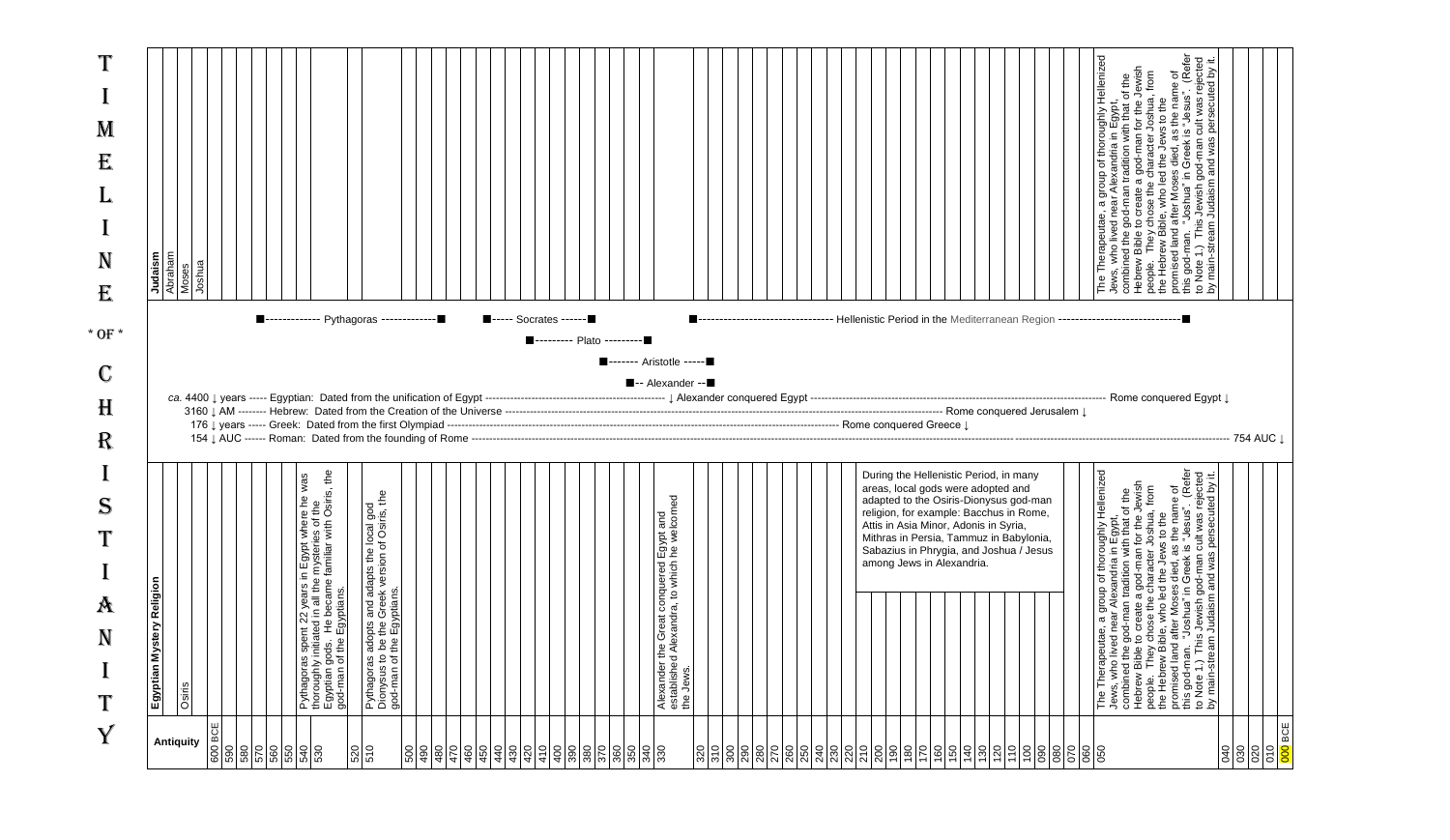|                                                                                                                                                                                                                                                                                                                                               | These Gospels, which would<br>become the first five books of<br>the ecclesiastical "Christian"<br>Bible, were written in such a<br>way that the reader might get<br>the mistaken impression that<br>the principal character,<br>"Jesus", was a human being<br>who lived on earth, when in<br>fact these Gospels refer to the<br>symbolic god-man.<br>Luke<br>Mark<br>$\frac{ \mathbf{c} }{ \mathbf{c} }$<br>Acts of the<br>Apostles<br>Gospel of<br>Gospel of I<br>Gospel of<br>Gospel of<br>Gospel of<br>Matthew | of Rome.<br>Constantine became Emperor of Rome.<br>Constantine established tolerance for Christianity<br>without placing it above other religions.<br>Theodosius became Emperor of Rome.<br>"Christianity" was made the state religion of Rome.<br>"Heresy" was made a crime against the state.<br>All "pagans" temples were closed. Thousands of<br>"pagans" were murdered by bands of roving<br>"<br>Visigoths sacked Rome.<br>Hypatia, the last of the true Christians, was<br>murdered in Alexandria.<br>Second Council of Nicaea<br>First Council of Nicaea | Unfortunately,<br>Ironically, the death of Hypatia (along with the<br>mass slaughter that preceded it) made<br>"Christianity", albeit very corrupt, the <i>last surviving<br/>branch of the Egyptian, god-man, mystery religion</i> .<br>Domini"<br>Ecclesiastical<br>Christianity lived on<br>through the Roman<br>ouuy,<br>Church and beyond:<br>religious wars,<br>Dionysius the Humble invented the<br>(AD) era (now CE) numbering the y<br>persecutions,<br>inquisitions, and<br>unfortunately, many,<br>many more. |  |
|-----------------------------------------------------------------------------------------------------------------------------------------------------------------------------------------------------------------------------------------------------------------------------------------------------------------------------------------------|-------------------------------------------------------------------------------------------------------------------------------------------------------------------------------------------------------------------------------------------------------------------------------------------------------------------------------------------------------------------------------------------------------------------------------------------------------------------------------------------------------------------|------------------------------------------------------------------------------------------------------------------------------------------------------------------------------------------------------------------------------------------------------------------------------------------------------------------------------------------------------------------------------------------------------------------------------------------------------------------------------------------------------------------------------------------------------------------|--------------------------------------------------------------------------------------------------------------------------------------------------------------------------------------------------------------------------------------------------------------------------------------------------------------------------------------------------------------------------------------------------------------------------------------------------------------------------------------------------------------------------|--|
| <b>E------ Philo Judaeus -----</b>                                                                                                                                                                                                                                                                                                            |                                                                                                                                                                                                                                                                                                                                                                                                                                                                                                                   |                                                                                                                                                                                                                                                                                                                                                                                                                                                                                                                                                                  |                                                                                                                                                                                                                                                                                                                                                                                                                                                                                                                          |  |
| ■----------- Saul / Paul ----------■                                                                                                                                                                                                                                                                                                          |                                                                                                                                                                                                                                                                                                                                                                                                                                                                                                                   |                                                                                                                                                                                                                                                                                                                                                                                                                                                                                                                                                                  |                                                                                                                                                                                                                                                                                                                                                                                                                                                                                                                          |  |
|                                                                                                                                                                                                                                                                                                                                               |                                                                                                                                                                                                                                                                                                                                                                                                                                                                                                                   | ■----------- Hypatia -----------                                                                                                                                                                                                                                                                                                                                                                                                                                                                                                                                 |                                                                                                                                                                                                                                                                                                                                                                                                                                                                                                                          |  |
|                                                                                                                                                                                                                                                                                                                                               |                                                                                                                                                                                                                                                                                                                                                                                                                                                                                                                   |                                                                                                                                                                                                                                                                                                                                                                                                                                                                                                                                                                  |                                                                                                                                                                                                                                                                                                                                                                                                                                                                                                                          |  |
|                                                                                                                                                                                                                                                                                                                                               |                                                                                                                                                                                                                                                                                                                                                                                                                                                                                                                   |                                                                                                                                                                                                                                                                                                                                                                                                                                                                                                                                                                  |                                                                                                                                                                                                                                                                                                                                                                                                                                                                                                                          |  |
|                                                                                                                                                                                                                                                                                                                                               |                                                                                                                                                                                                                                                                                                                                                                                                                                                                                                                   |                                                                                                                                                                                                                                                                                                                                                                                                                                                                                                                                                                  |                                                                                                                                                                                                                                                                                                                                                                                                                                                                                                                          |  |
|                                                                                                                                                                                                                                                                                                                                               |                                                                                                                                                                                                                                                                                                                                                                                                                                                                                                                   |                                                                                                                                                                                                                                                                                                                                                                                                                                                                                                                                                                  | Ecclesiastical Christianity: Dated from the supposed birth of Jesus of Nazareth 525 LCE ------------------------------                                                                                                                                                                                                                                                                                                                                                                                                   |  |
| Corinth,<br>Saul / Paul of Tarsus, who was a Pharisee, a<br>conservative Jew, and who was a well-known<br>persecutor of members of the Jewish god-man<br>cult, was converted to that cult.<br>Gospel of Thomas; Lost Gospel of Q;<br>Letters of Paul to the Churches in Rome, (<br>Galatia, Ephesus, Philippi, Colossae, and<br>Thessalonica. | Gospel of Judas                                                                                                                                                                                                                                                                                                                                                                                                                                                                                                   |                                                                                                                                                                                                                                                                                                                                                                                                                                                                                                                                                                  | The spirit of true<br>f the<br>ble spirit<br>istianity.<br>Christianity lived on<br>through its saints and<br>through the works of<br>Despite the nearly complete corruption of<br>institutions of "Christianity," the indomitab<br>of the human soul continued the true Chri<br>music and art and<br>architecture that it<br>inspired: Meister<br>Eckhardt, Bach,<br>Michelangelo, the<br>great cathedrals, and<br>many, many more.                                                                                     |  |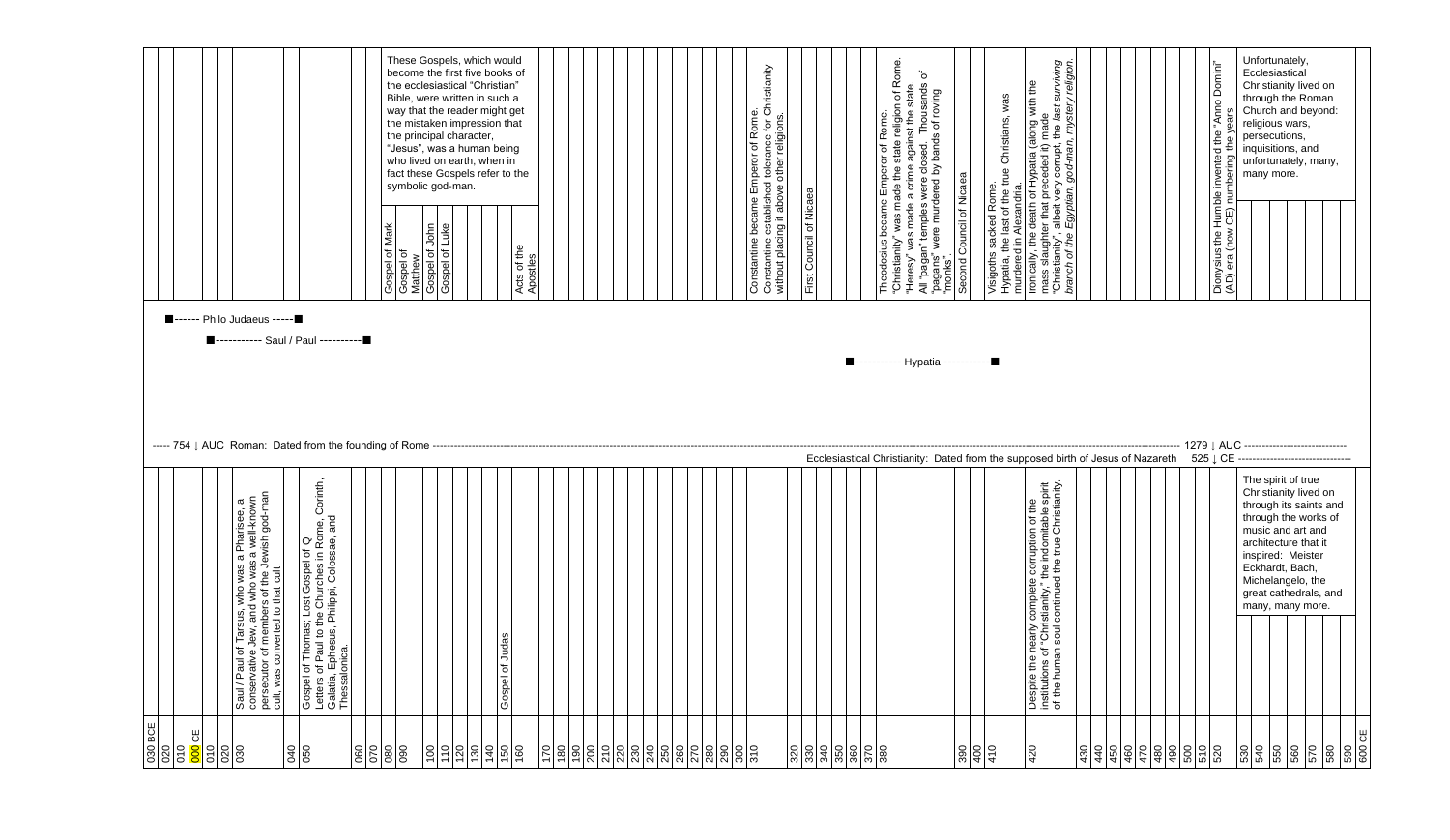## **Note 1.**

Quoted from the book: Freke, Timothy and Gandy, Peter, *The Jesus Mysteries: Was the "Original Jesus" a Pagan God?*, Harmony Books, New York, 2000, p. 5

The more we studied the various versions of the myth of Osiris-Dionysus, the more it became obvious that the story of Jesus had all the characteristics of this perennial tale. Event by event, we found we were able to construct Jesus' supposed biography from mythic motifs previously relating to Osiris-Dionysus:

- Osiris-Dionysus is God made flesh, the savior and "Son of God."
- His father is God and his mother is a mortal virgin.
- He is born in a cave or humble cowshed on December 25 before three shepherds.
- He offers his followers the chance to be born again through the rites of baptism.
- He miraculously turns water into wine at a marriage ceremony.
- He rides triumphantly into town on a donkey while people wave palm leaves to honor him.
- He dies at Eastertime as a sacrifice for the sins of the world.
- After his death he descends to hell, then on the third day he rises from the dead and ascends to heaven in glory.
- His followers await his return as the judge during the Last Days.
- His death and resurrection are celebrated by a ritual meal of bread and wine, which symbolize his body and blood.

These are just some of the motifs shared between the tales of Osiris-Dionysus and the biography of Jesus. Why are these remarkable similarities not common knowledge? Because, as we were to discover later, the early Roman Church did everything in its power to prevent us perceiving them. It systematically destroyed Pagan sacred literature in a brutal program of eradicating the Mysteries—a task it performed so completely that today Paganism is regarded as a "dead" religion.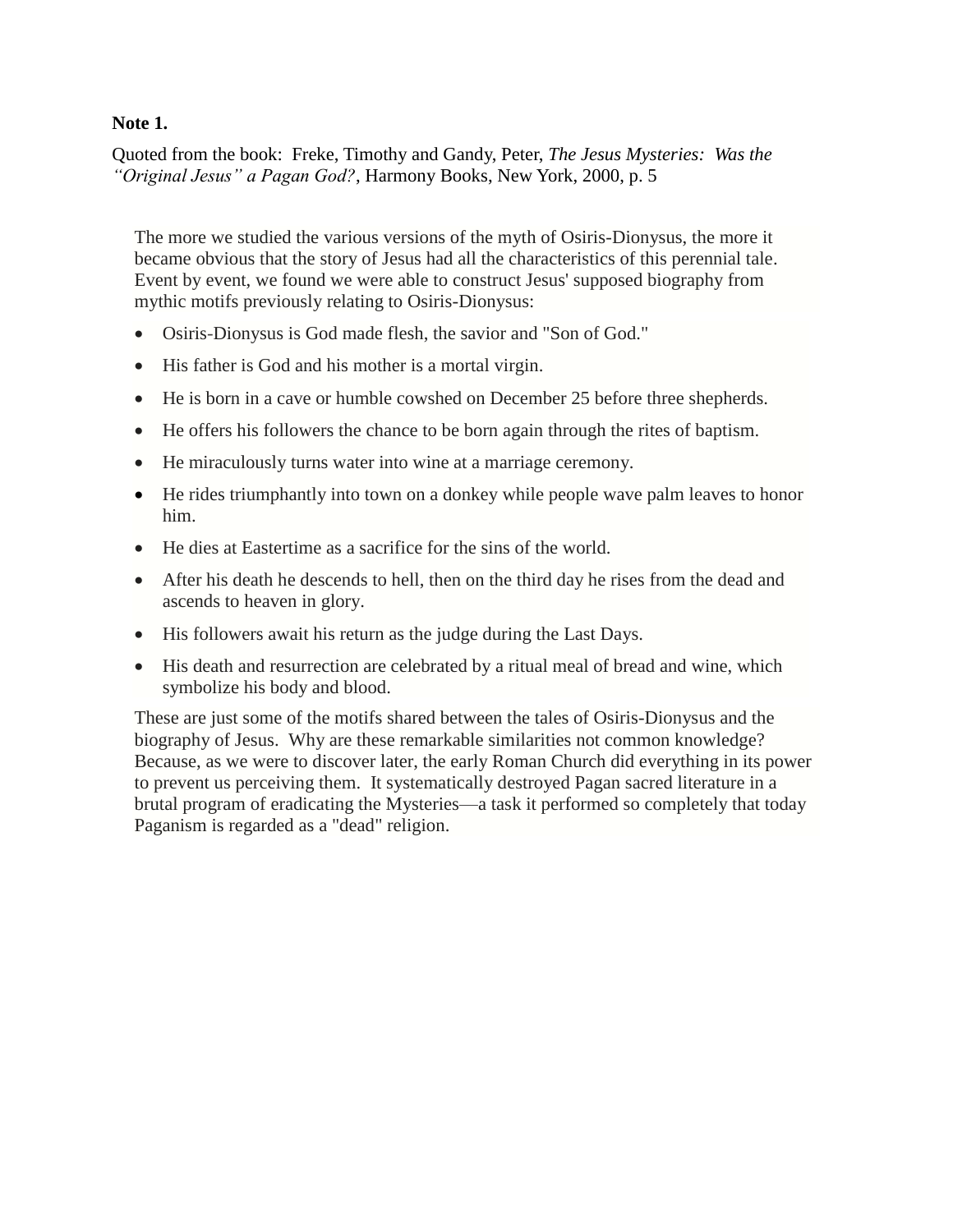## **Selected Bibliography**

—, *The Holy Bible, Containing the Old and New Testaments*, American Bible Society, New York, 1881 (First published 1611)

—, *Merriam-Webster's Collegiate Dictionary*, Eleventh Edition, Merriam-Webster, Inc., Springfield, Massachusetts, 2003

—, *The New Oxford American Dictionary*, Oxford University Press, NY, 2001

Abhayananda, Swami, *History of Mysticism: The Unchanging Testament*, 3rd (Revised) Edition, Atma Books, Olympia, Washington, 1996

Barks, Coleman, Translator, *The Essential Rumi*, Castle Books, Edison, NJ, 1997

——, Translations and Commentary, *Rumi: The Book of Love: Poems of Ecstasy and Longing*, HarperCollins, Publishers, New York, 2003

Barks, Coleman and Moyne, John, Translators and Editors, *This Longing: Poetry, Teaching Stories, and Letters of Rumi*, Shambhala Publications, Inc., Boston, 1988

Besant, Annie, *Esoteric Christianity or the Lesser Mysteries*, Abridged Edition, The Theosophical Publishing House, Wheaton, Illinois, 1970 (Original edition published 1901)

Campbell, Anthony, *Seven States of Consciousness: A Vision of Possibilities Suggested by the Teaching of Maharishi Mahesh Yogi*, Harper & Row, Publishers, New York, 1974

Davies, Stevan, Translated and Annotated by, *The Gospel of Thomas: Annotated & Explained*, Skylight Paths Publishing, Woodstock, Vermont, 2002

Dawkins, Richard, *The God Delusion*, Houghton Mifflin, Boston, 2006

Doherty, Earl, *The Jesus Puzzle: Did Christianity Begin with a Mythical Christ?*, Age of Reason Publications, Ottawa, Canada, 2005 (First published 1999)

Eller, David, *Natural Atheism*, American Atheist Press, Parsippany, New Jersey, 2004

Freke, Timothy and Gandy, Peter, *The Jesus Mysteries: Was the "Original Jesus" a Pagan God?*, Harmony Books, New York, 2000

——, *Jesus and the Lost Goddess: The Secret Teachings of the Original Christians*, Harmony Books, New York, 2001

Furlong, Monica, *Visions and Longings: Medieval Women Mystics*, Shambhala Publications, Inc., Boston, 1996

Hamilton, Virginia, *In the Beginning, Creation Stories from Around the World*, Harcourt Brace Jovanovich, Publishers, New York, 1998

Hawkins, David R., *Power vs. Force: The Hidden Determinants of Human Behavior*, Veritas Publishing, Sedona Arizona, 1995

Hick, John H., *Interpretation of Religion: Human Responses to the Transcendent*, 2<sup>nd</sup> Edition, Yale University Press, New Haven, 2005

Hospodar, Miriam Kasin, *Heaven's Banquet: Vegetarian Cooking for Lifelong Health the Ayurveda Way*, Dutton, New York, 1999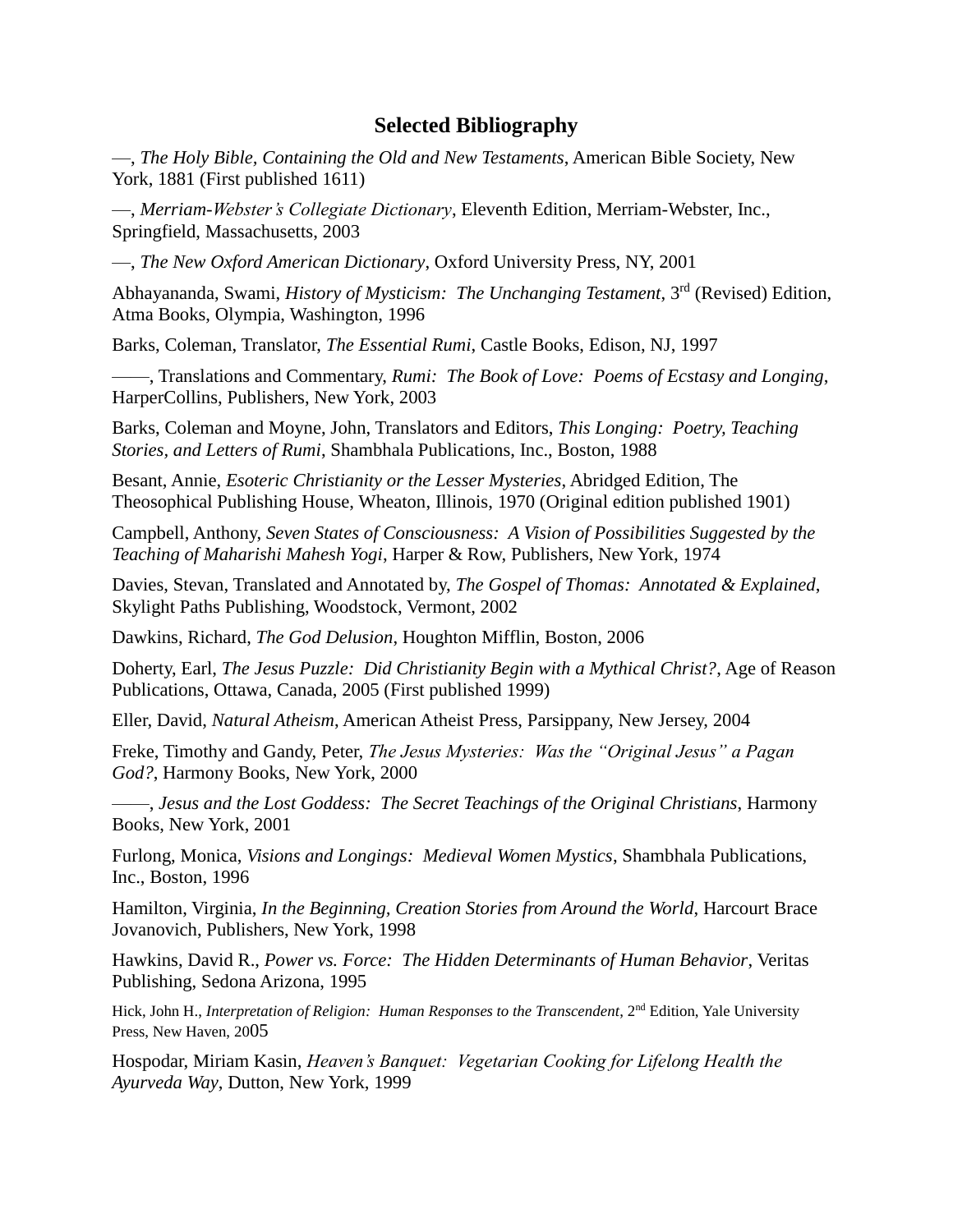James, William, *The Varieties of Religious Experience: a Study in Human Nature*, Macmillan Publishing Company, New York, 1961

Kushner, Lawrence, *The River of Light: Spirituality, Judaism, Consciousness*, Jewish Lights Publishing, Woodstock, Vermont, 1993 (First published 1981)

Mahesh Yogi, Maharishi, *The Science of Being and Art of Living*, New revised edition, International SRM Publications, London, 1966

——, *Maharishi Mahesh Yogi on the Bhagavad-Gita: A New Translation and Commentary, Chapters 1 – 6*, International SRM Publications, London, 1967

McGrath, Alister E., *The Open Secret: A New Vision for Natural Theology*, Blackwell Publishing, Oxford, 2008

Pagels, Elaine, *The Johannine Gospel in Gnostic Exegesis*, Abingdon Press, Nashville, 1973

——, *The Gnostic Paul: Gnostic Exegesis of the Pauline Letters*, Fortress Press, Philadelphia, 1975

——, *The Gnostic Gospels*, Random House, Inc., New York, 1979

Prabhavananda, Swami and Isherwood, Christopher, Translated with an introduction by, *Shankara's Crest-Jewel of Discrimination (Viveka-Chudamani)*, Vedanta Press, Hollywood, 1975 (First published 1947)

——, Translated by, *The Song of God: Bhagavad-Gita*, Vedanta Press, Hollywood, 1978 (First published 1944)

——, Translated with commentary by, *How to Know God: The Yoga Aphorisms of Patanjali*, Vedanta Press, Hollywood, 1983 (First published 1953)

Robinson, James M., General Editor, *The Nag Hammadi Library in English*, Third, Completely Revised Edition, HarperCollins Publishers, New York, 1990 (First published 1978)

Rosenthal, Norman E., *Transcendence: Healing and Transformation through Transcendental Meditation*, Jeremy P. Tarcher / Penguin, New York, 2011.

Scholem, Gershom, *Major Trends in Jewish Mysticism*, Schocken Books Inc., New York, 1995 (First published 1941)

Smith, Huston, *The World's Religions: Our Great Wisdom Traditions*, Harper Collins Publishers, 1991 (Originally published as *The Religions of Man*, 1958)

——, *Why Religion Matters: The Fate of the Human Spirit in an Age of Disbelief*, HarperCollins Publishers, Inc., New York, 2001

Sproul, Barbara C., *Primal Myths: Creation Myths around the World*, HarperCollins Publishers, Inc., New York, 1991

Tillich, Paul, *Systematic Theology, Three Volumes in One*, The University of Chicago Press, Chicago, 1967

Tolle, Eckhart, *The Power of Now: A Guide to Spiritual Enlightenment*, Namaste Publishing and New World Library, Novato, California, 2004. (Originally published 1999)

——, *A New Earth: Awakening to Your Life's Purpose*, Dutton, New York, 2005